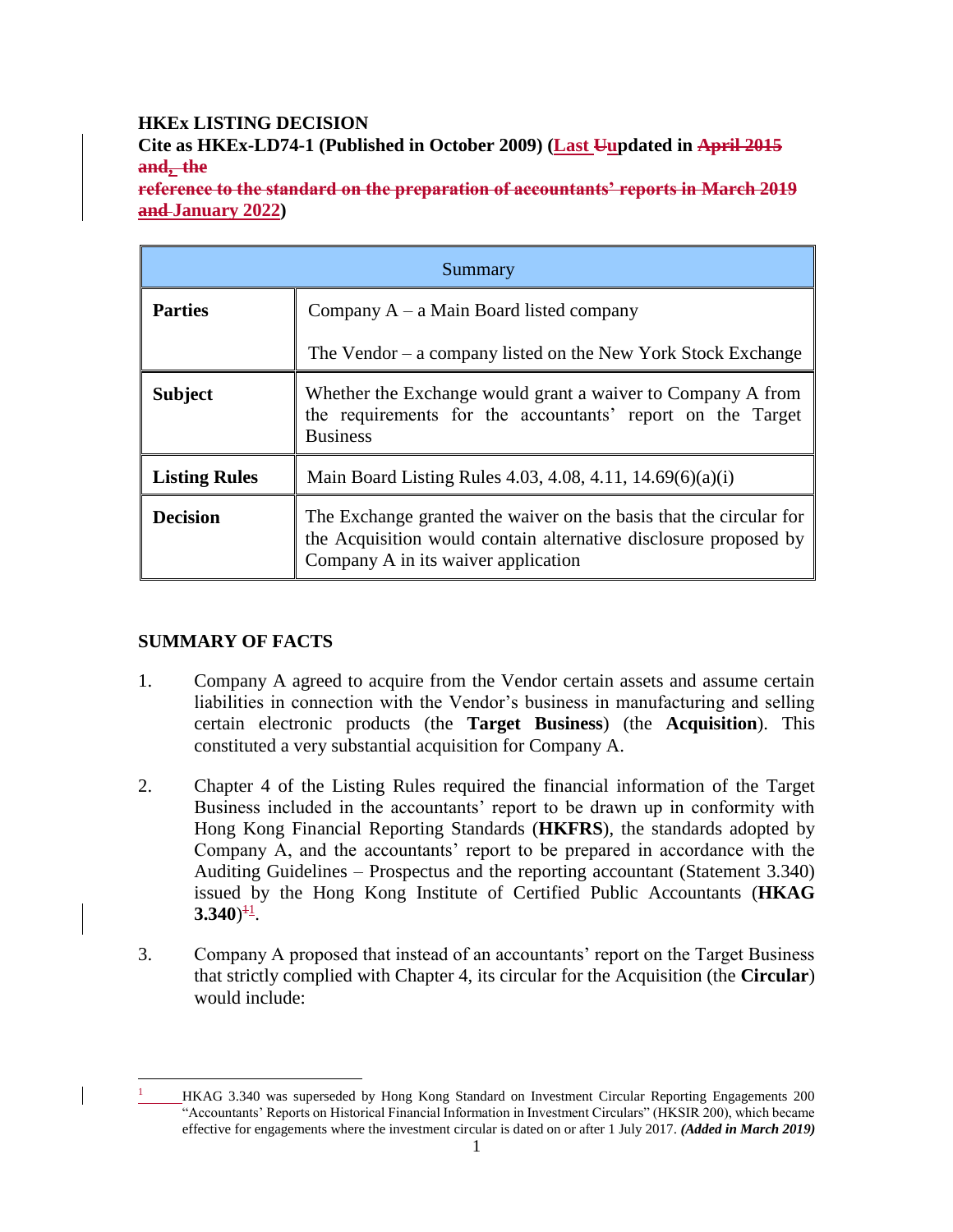- the audited combined financial statements of the Target Business (the **US Financials**) prepared by the Vendor in accordance with US GAAP and audited by the Vendor's auditors in accordance with the standards of Public Company Accounting Oversight Board (United States) (**PCAOB Standards**); and
- an explanation of the differences and a line-by-line reconciliation (the **Reconciliation**) between the accounting policies of the Target Business under US GAAP and Company A's accounting policies under HKFRS. Company A's auditors would review and report on the adjustments in the Reconciliation in arriving at the financial information of the Target Business under HKFRS under  $\rm HKAG$  3.340<sup>1</sup>;

Further, as the Vendor would submit to the US Securities and Exchange Commission a Form 8K with the US Financials, they would not be presented in the format of an accountants' report in Hong Kong. Nevertheless, the US Financials in the Circular would include additional disclosure so that the Circular would contain the same level of information as an accountants' report under the Listing Rules.

- 4. Company A applied for a waiver from the Chapter 4 requirements for the accountants' report on the Target Business for the following reasons:
	- The Vendor was active in over 160 countries. The Target Business had been centrally operated by the Vendor together with other divisions and had never been operated individually under a separate entity or otherwise on a standalone basis. The Target Business was only part of the Vendor's business operations and was not required to be reported on as a distinct business under any regulation or legislation. No audited financial statements for the Target Business had been previously prepared or reported on a standalone basis.
	- The Vendor's accounting systems, control procedures and data maintenance functions were managed on a centralised basis. The accounting records of the Vendor and therefore the Target Business were maintained under US GAAP, and the financial reporting processes were designed to facilitate independent audit under the PCAOB Standards.
	- In view of the complexity and extensive coverage of the Vendor's accounting systems worldwide, there would be practical difficulties in changing the Vendor's accounting standards to conform with HKFRS in order to prepare the financial statements of the Target Business under HKFRS.
	- Company A also submitted that for a professional accounting firm to opine on the financial statements of the Target Business, it would need to extend its audit scope to cover all the accounting systems and control procedures of the Vendor which supported the operations of not just the Target Business but other different divisions within the Vendor group. Company A had been informed that the Vendor would not allow any accounting firms other than its own auditors to access its systems and accounting records which covered the other parts of its group. Although Company A's auditors were an affiliated firm of the Vendor's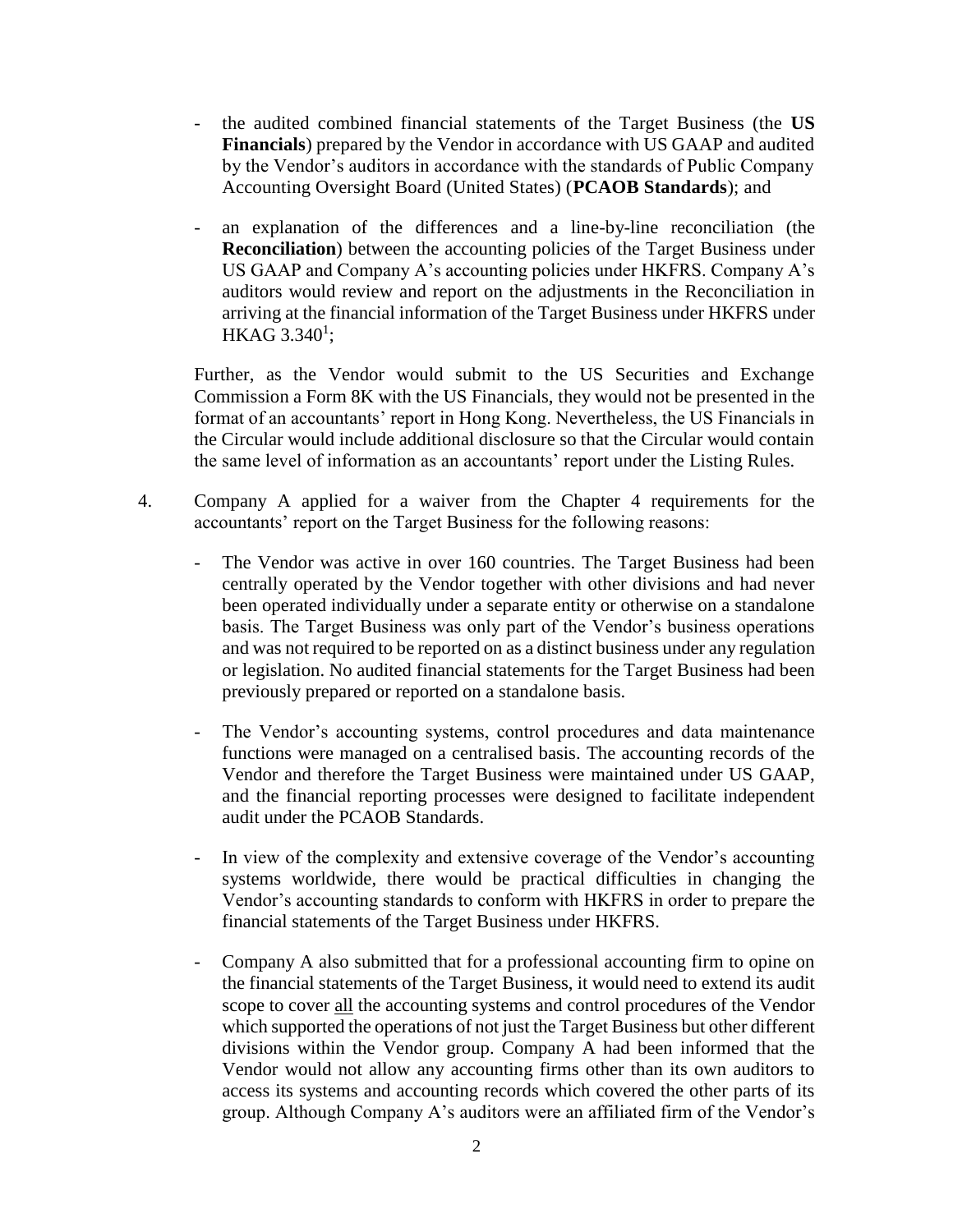auditors, they were two separate legal entities and were managed independently. As the Vendor did not consent to Company A's auditors reviewing the Vendor's books and records other than those of the Target Business, it was impossible for them to report on the financial information of the Target Business by themselves or jointly with the Vendor's auditors under HKAG  $3.340<sup>1</sup>$  as required by Rule 4.08(3). Further, the Vendor advised that its auditors had limitations in preparing an accountants' report as prescribed by  $HKAG$  3.340<sup>1</sup> as the US Financials were prepared under US GAAP.

- While the Vendor's auditors were not registered under the Professional Accountants Ordinance as required by Rule 4.03, it was a firm with international name and reputation and registered with the PCAOB. In addition, Company A was of the opinion that PCAOB Standards and the Hong Kong Statements of Auditing Standards were substantially consistent with each other.
- The audit opinion on the US Financials would be a "fairly presented" opinion under US GAAP and this would not strictly comply with Rule 4.08(2) which required a "true and fair" opinion. Company A considered that both opinions provided the same degree of assurance on audited financial statements.

#### **ISSUE**

5. Whether the Exchange would grant a waiver from the requirements under Chapter 4 for the accountants' report on the Target Business.

## **APPLICABLE LISTING RULES OR PRINCIPLES**

...

6. Rule  $14.69(6)(a)(i)$  provides that a circular issued in relation to a very substantial acquisition or a listing document issued in relation to reverse takeover must contain:-

(6)(a) on an acquisition of any business, company or companies:

(i) an accountants' report on the business, company or companies being acquired in accordance with Chapter 4 of the Exchange Listing Rules... The financial information on the business, company or companies being acquired as contained in the accountants' report must be prepared using accounting policies which should be materially consistent with those of the listed issuer.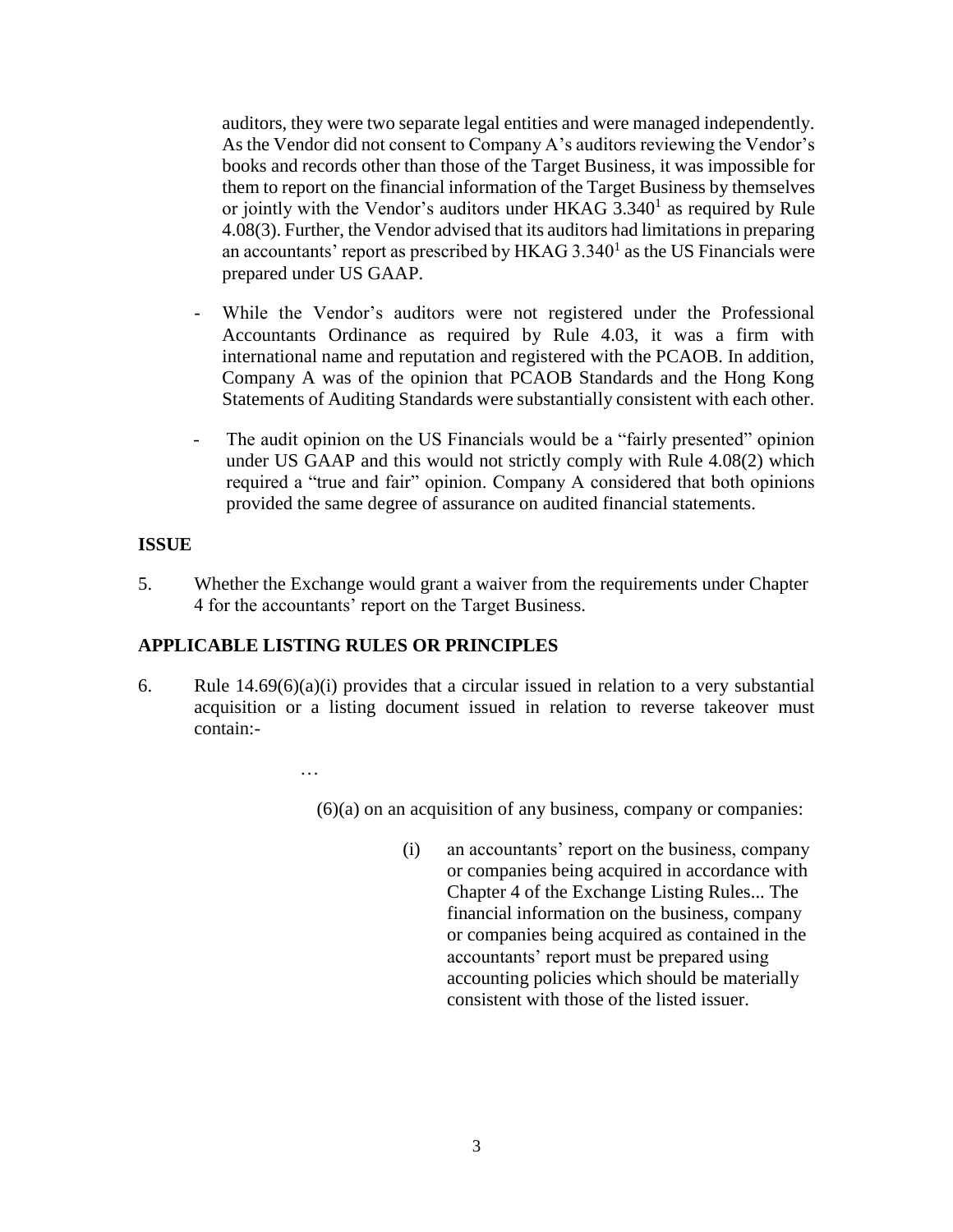### 7. Rule  $4.03<sup>2</sup>$  provides that :-

all accountants' reports must be prepared by certified public accountants who are qualified under the Professional Accountants Ordinance for appointment as auditors of a company and who are independent both of the issuer and of any other company concerned to the same extent as that required of an auditor under the Companies Ordinance and in accordance with the requirements on independence issued by the Hong Kong Institute of Certified Public Accountants, provided that, in the case of a circular issued by a listed issuer in connection with the acquisition of an overseas company, the Exchange may be prepared to permit the accountants' report to be prepared by a firm of accountants which is not so qualified but which is acceptable to the Exchange. Such a firm must normally have an international name and reputation and be a member of a recognised body of accountants.

8. Rule 4.08(2) provides that in all cases:-

the reporting accountants must express an opinion as to whether or not the relevant information gives, for the purposes of the accountants' report, a true and fair view of the results and cash flows for the period reported on and of the statement of financial position as at the end of each of the period reported on.

9. Rule 4.08(3) provides that in all cases:-

the accountants' report must state that it has been prepared in accordance with the Auditing Guideline – Prospectuses and the

<sup>2</sup> Rule 4.03(1) was amended to reflect the amendment to the Financial Reporting Council Ordinance (Cap. 588) (**FRCO**) that established the PIE Engagement (as defined in Rule 1.01) regime which came into effect on 1 October 2019. The preparation of an accountants' report in a very substantial acquisition circular is the PIE Engagement. In the case of a very substantial acquisition circular issued by a listed issuer incorporated outside Hong Kong relating to the acquisition of an overseas company, the Exchange may be prepared to accept the appointment of an overseas audit firm that is not qualified under the Professional Accountants Ordinance but is a Recognised PIE Auditor (as defined in Rule 1.01) of that issuer under the FRCO.

In relation to an application for the recognition of an overseas audit firm under the FRCO, an issuer must obtain a statement of no objection from the Exchange. Generally, other than having an international name and reputation and being a member of a recognised body of accountants, an overseas audit firm must also be subject to independent oversight by a regulatory body of a jurisdiction that is a full signatory to the IOSCO MMOU (as defined in Rule 1.01). It would be acceptable if the relevant audit oversight body is not a signatory to the IOSCO MMOU but the securities regulator in the same jurisdiction must be a full signatory to the IOSCO MMOU. See notes to Rule 4.03(1). The Rule amendment would not change the analysis and conclusion in this case*. (Added in January 2022)*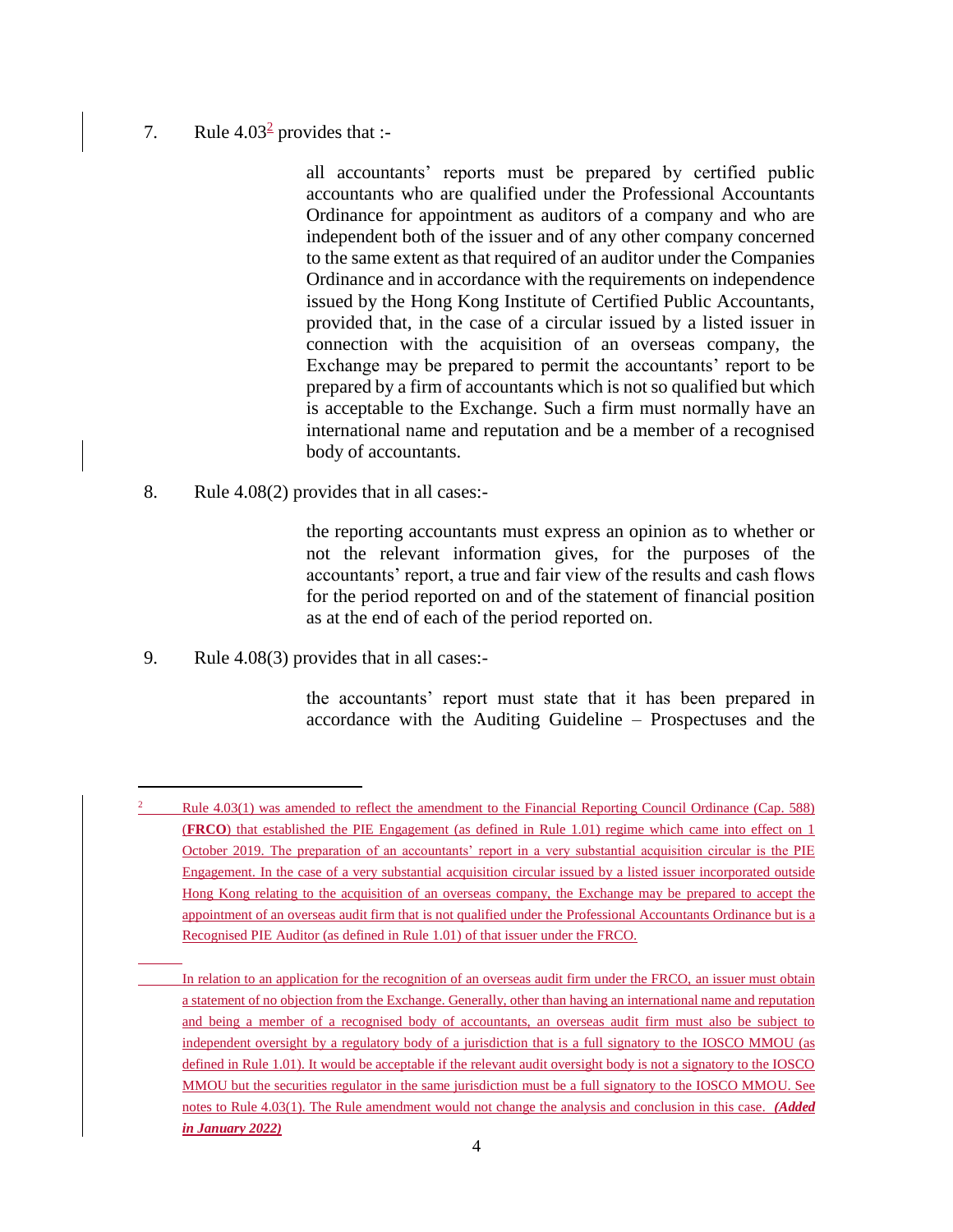reporting accountant (Statement  $3.3.40$ )<sup>1</sup> issued by the Hong Kong Institute of Certified Public Accountants.

10. Rule 4.11 provides that:-

the financial history of results and the statement of financial position included in the accountants' report must normally be drawn up in conformity with:-

- (a) Hong Kong Financial Reporting Standards; or
- (b) International Financial Reporting Standards.

### **ANALYSIS**

- 11. Under the Listing Rules, an issuer must ensure that the information in its circular for a notifiable transaction is accurate and complete in all material respects and not misleading or deceptive. The circular must contain all information necessary to allow the issuer's shareholders to make a properly informed decision on how to vote on the transaction.
- 12. In this case, the facts submitted by Company A demonstrated that it was extremely difficult for Company A to prepare an accountants' report on the Target Business that strictly complied with Chapter 4. The Exchange was satisfied that the circumstances of this case were exceptional and compliance with the Listing Rules by Company A in unmodified form would be unduly burdensome and impractical.
- 13. The Exchange also took into account:
	- The US Financials would contain the same level of information as required in an accountants' report under the Listing Rules. The waiver application mainly involved modifications to the Rule requirements concerning the accounting and auditing standards for preparing financial information of the Target Business for incorporation in the Circular.
	- While the US Financials were prepared under US GAAP, the Reconciliation would provide financial information under HKFRS to facilitate shareholders' assessment of the performance and financial position of the Target Business. Company A's auditors took additional procedures according to  $HKAG$  3.340<sup>1</sup> in respect of the Reconciliation which gave assurance on the unaudited financial information of the Target Business under HKFRS.
	- The US Financials were audited by the Vendor's auditors in accordance with PCAOB Standards.
	- While Rule 4.03 requires the reporting accountants to be qualified under the Professional Accountants Ordinance, it also provides that for an acquisition of an overseas company, the Exchange may permit an accountants' report to be prepared by a firm of accountants which is not so qualified but which must